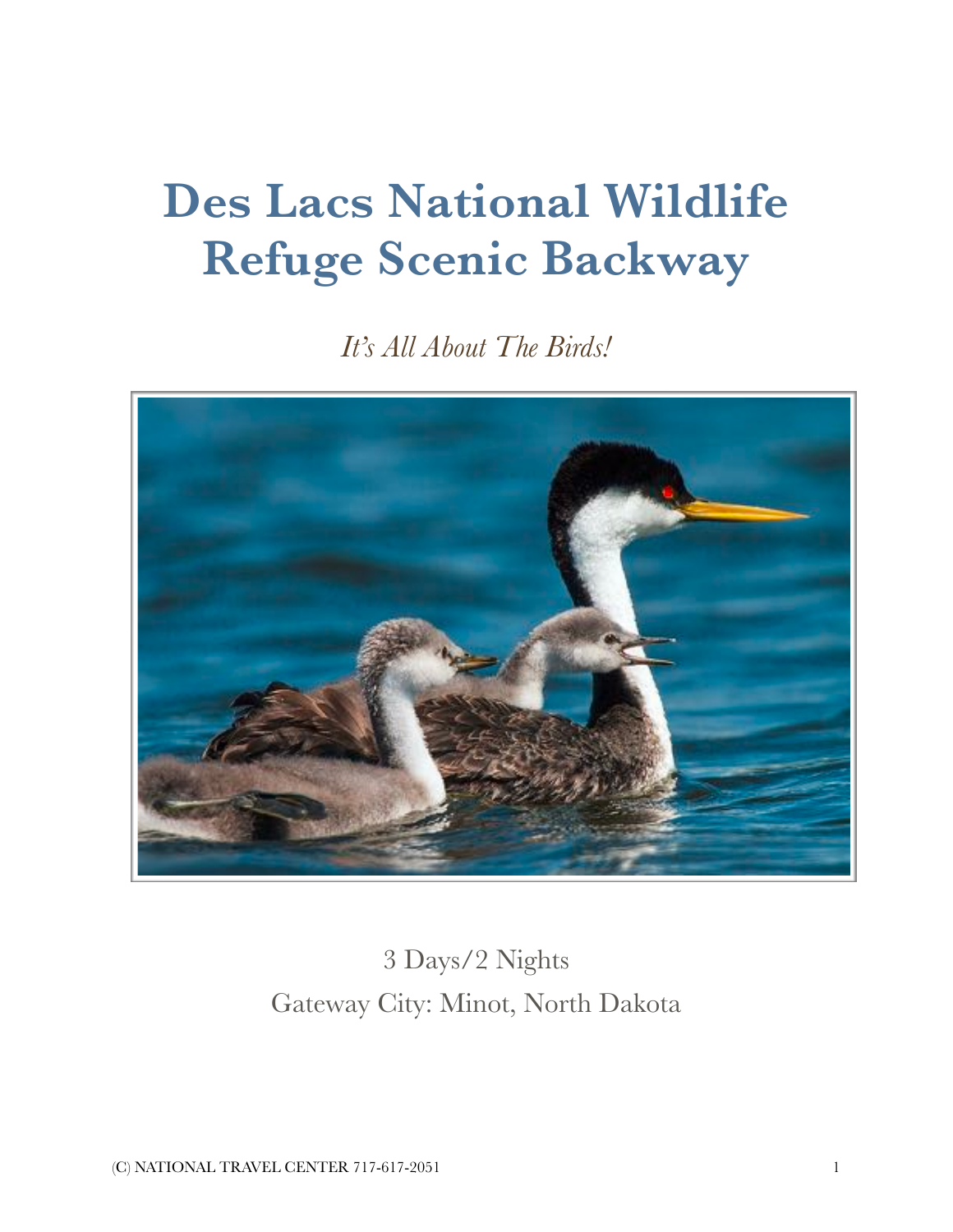

*"A dark line of trees marked our approach to a running stream, the River of* Lakes .... The conical skin lodges were now plainly in sight, not more than *five miles off, and Indians galloped out from the camp to meet us and escort us in. Buffalos, they said, were plenty."*

It was crowned Riviere des Lacs – a River of Lakes running through a verdant valley, by French Canadians coming south from Canada to trap beaver, muskrat, mink, and other fur bearing creatures that made the beautiful river valley their home. The Plains Indians, Native Americans already living in the area, heartily welcomed fur trader Henry Bollos when he came upon them while seeking shelter from the harsh winter. The late 1800s brought settlers who worked in farming, ranching, and coal mining, causing waterfowl to decline to record lows, before the National Wildlife Refuges was designated.

Although remnants of the Native American villages still remain, today's visitors exclaim "birds are everywhere!" Every fall, a blizzard of white descends on that same river of lakes and the Des Lacs Valley looks like it may be part of an early snowstorm. The flurry is actually thousands of snow geese and tundra swans joining the resident ducks and shorebirds. Few other places in the world have this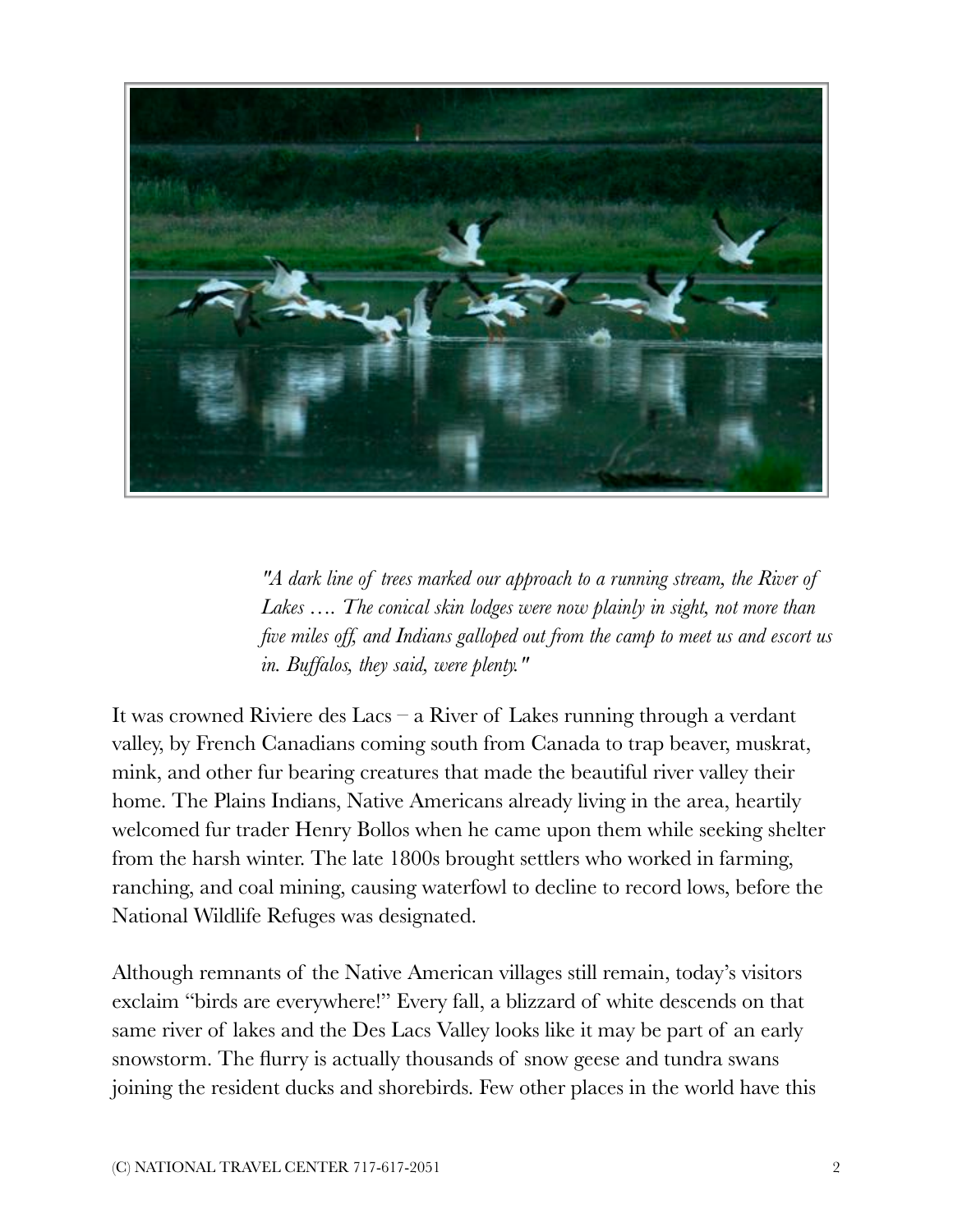concentration of birds and one of the very few places that have five different species of grebes: piped-billed, horned, eared, red neck, and western, all nesting in one place.

Now, nearly 20,000 acres are a landing place for thousands of migratory birds, as well as other wildlife. At most times of the year, more than 250 species of birds can be spotted here, along with moose, deer, beavers, and pelicans. Even though known for migrating waterfowl and shorebirds, the Refuge is also known for animals which are not found in other parts of North Dakota. The Northern Pintail, large dabbling ducks, nest April-June. Hungarian Partridges, or Grey Partridges stay on the Refuge year-round. You can delight at the sight of western grebes running over the water during their courtship every spring. Mallards nest everywhere. White and blue Lesser Snow Geese, come and go in spring and fall. Also keep an eye out for deer, moose, raptors, wild turkeys, and other wildlife. Along the entire route, the scenery is gorgeous, and there are excellent opportunities with incomparable access to waterfowl, water, and songbirds.

Drive slowly as you make your way through the Refuge, to make sure you don't miss a single species showing off in the wild. It's a different world up here, savor your time to enjoy it.

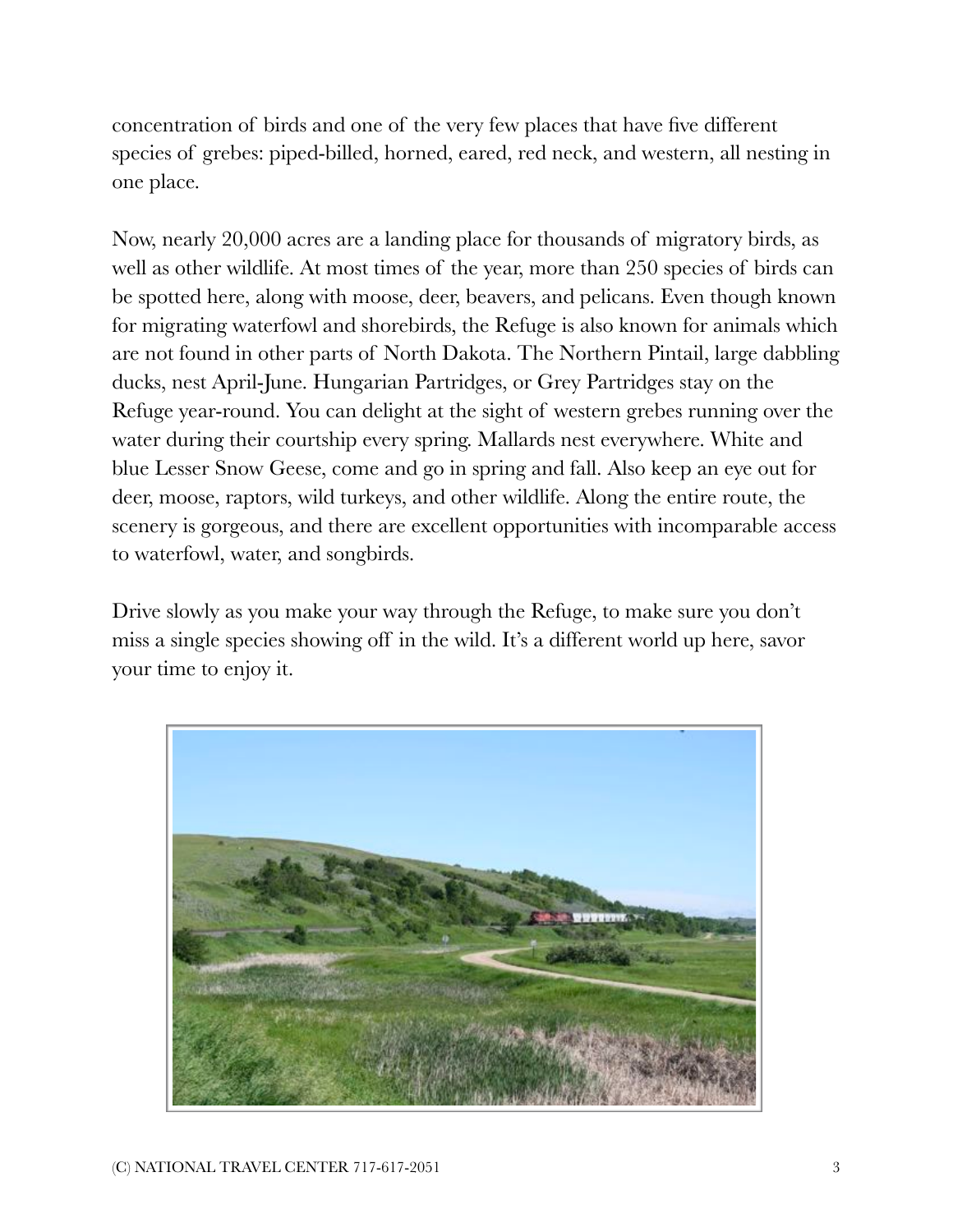

## **Touring the Byway**

We recommend starting your "wild" journey in Minot, filled with interesting heritage and culture. The area was settled by Scandinavians who came to build new lives and railroaders who helped build new towns. The Scandinavian Heritage Park tells the story of these hardy souls. The Northwest Arts Center and the Taube illustrate their creative genius. The Dakota Territory Air Museum illustrates the importance of the aviation industry to North Dakota. A good night's rest at the Dakotah Rose Bed and Breakfast will prepare you for getting on the road the next day.

It's just a little over 50 miles from Minot to Kenmare, the jumping off point for the Des Lacs National Wildlife Refuge Scenic Byway. You'll pass Burlington, with lots to see and do, but we know you're eager to get on the Byway. You can catch Burlington on the way back. Get a quick bite of lunch in Kenmare before taking the road to the Visitor Center from the middle of Kenmare. Make sure to stop to read the interpretive panels on the drive around the lakes.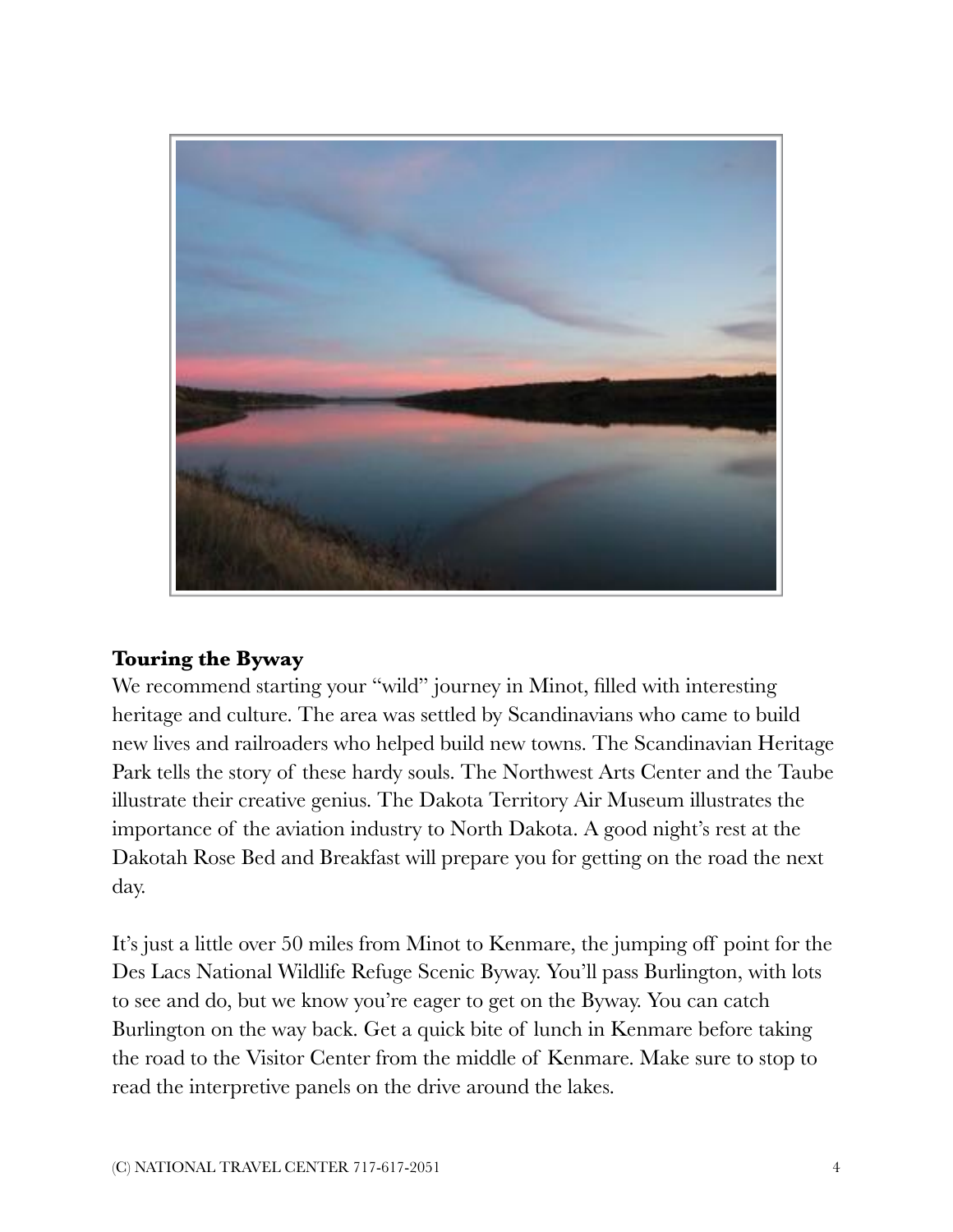Des Lac National Wildlife Refuge Scenic Byway consists of a North and South auto tour divided by the town of Kenmare. Sixth Street in the center of Kenmare takes you to the Refuge Visitor Center, with a large sign at the intersection of County Roads 1 and 1A. The 11-mile South Drive follows the shore of Middle Des Lakes Lake. The road is gravel but well-maintained and not well-traveled. On the drive you may see white pelicans, several species of Grebes, several species of ducks, glossy ibis, cormorants, coots, red-tailed hawks, deer, orioles, American avocets, and black crown night herons, among other birds. The 5-mile North Drive is also a two-way well-maintained gravel road that is very narrow in some places. There is a picnic area and bathroom near the end.



The 7 ½-mile Canada Goose Nature Trail adjacent to the southern end of Upper Des Lacs Lake is great for viewing migrating and breeding waterfowl. Tasker's Coulee is a unique wooded area consisting of a Day Use Area with mowed grass nature trails and wildlife observation. A historic Civilian Conservation Corps shelter with tables and a bathroom is located near the parking area. Munch's Coulee is a 1¼-mile designated Nature Trail National Recreation Trail. The first ¼-mile of the trail is level, hard-surfaced, and wheelchair accessible. The next 1 mile trail segment is mowed grass with some steep slopes but delivers breathtaking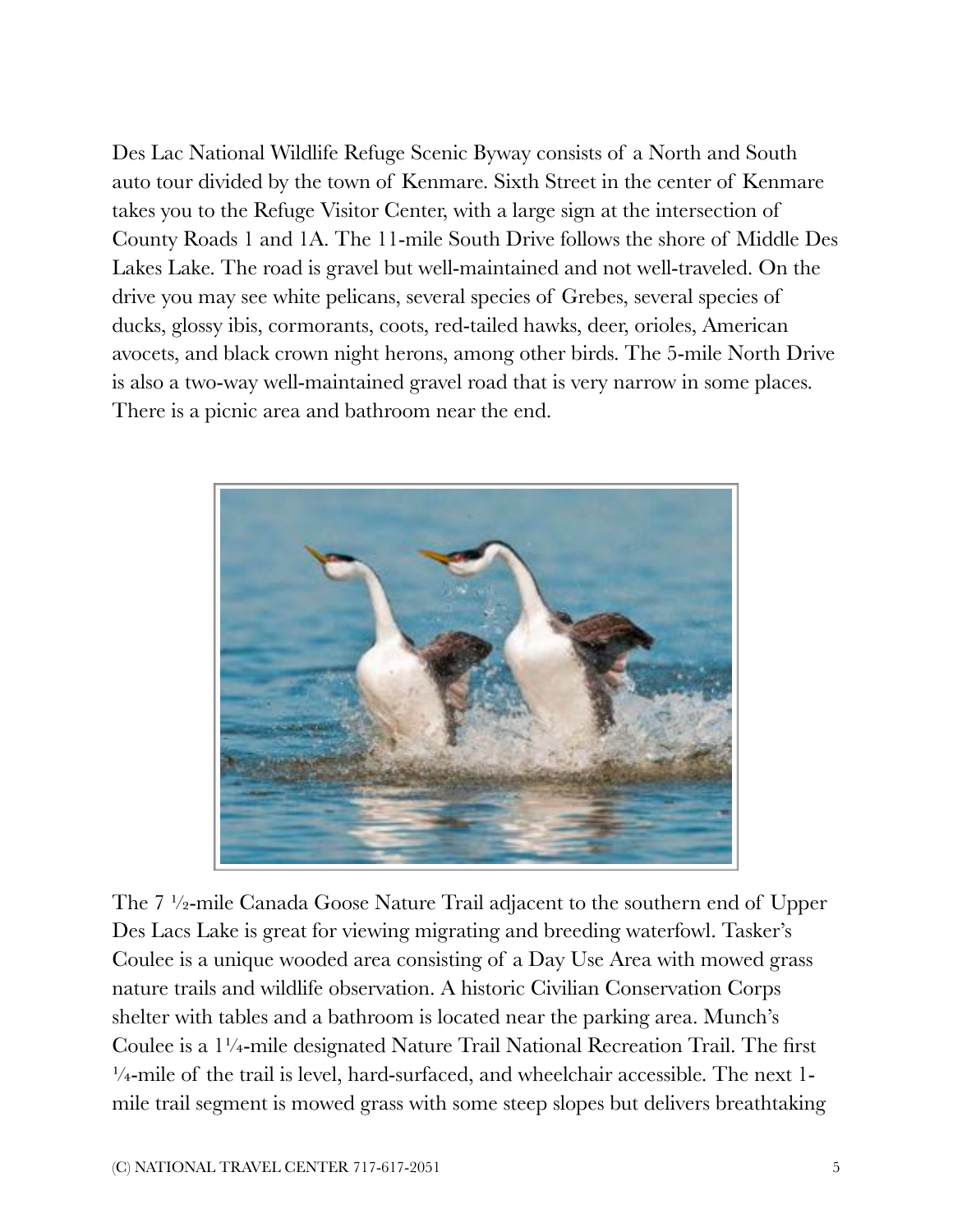views of Lower Des Lacs Lake. The upland portion of the trail offers one of the best places on the Refuge to view native wildflowers and grasses. Because the road runs on the northeast side on South Drive, and the water lays to the west and south, morning is the best time for visiting.

After an overnight in Kenmare, you can spend the day exploring the town. On the hills above town, you'll see the Kenmare High School Rocks, where every spring the seniors, gather with shovels, trucks, and paint brushes and get to work on their class year. The class years remain highly visible as the classes apply a fresh coat of paint during their reunions. A goose sculpture in Centennial Park is near the high school. The restored historic Danish Mill that now stands as the centerpiece in Town Square Park, was built in 1902 to harness the wind for milling wheat, serving farmers for miles around until World War I. Explore Lostwood, a nearby National Wildlife Refuge, plus the Pioneer Village and Museum, the Historic Danish Mill, and the V and R Toy Museum. On another optional day head back toward Minot and explore Burlington for the day. From there, we wish you a safe and pleasant journey home, or on another North Dakota Scenic Byway.

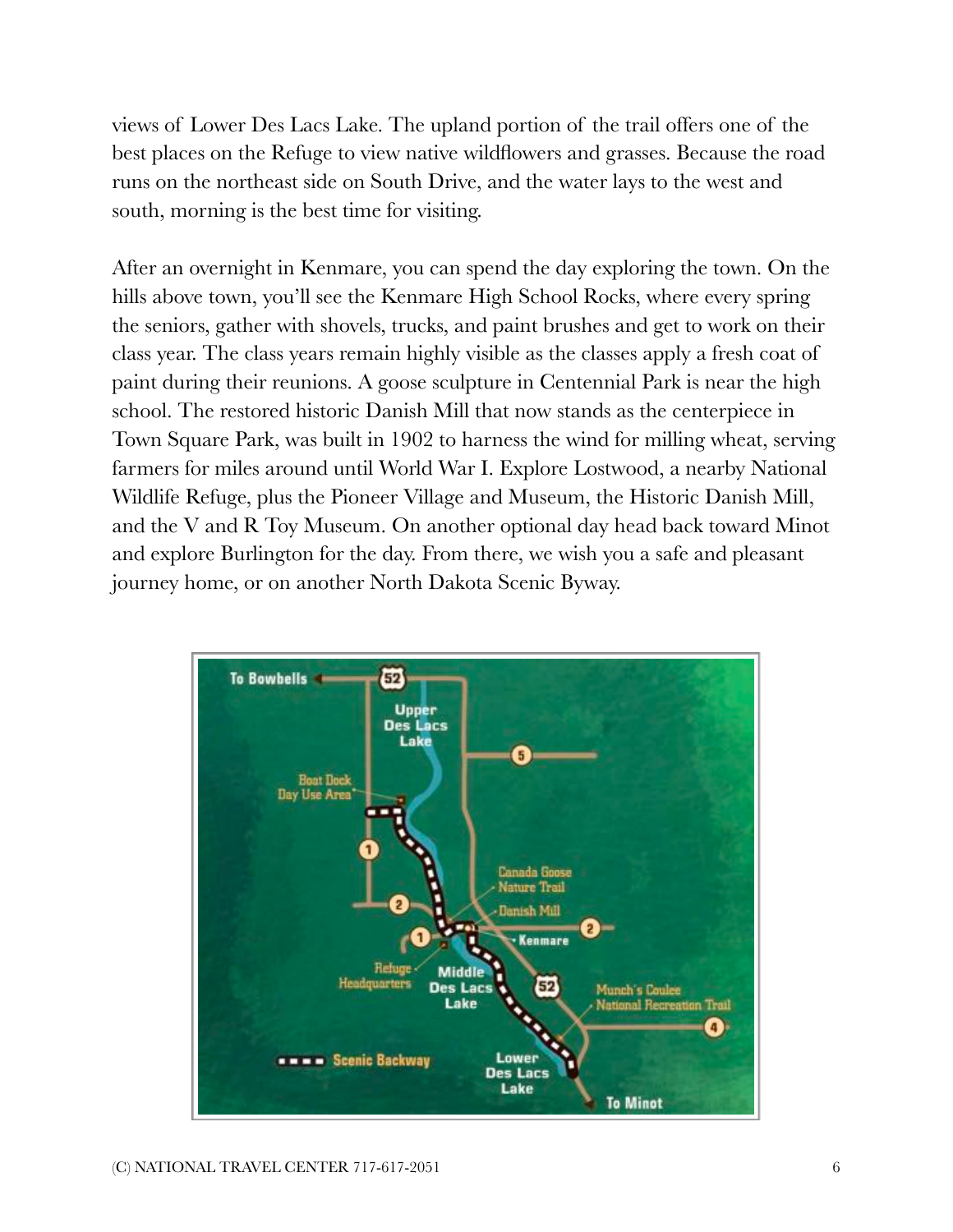# DAY ONE



## **Minot**

Minot is said to have "grown like magic" after the Great Northern Railroad set up a tent camp for construction workers. Magic City grew more when Minot State University was established along with the Minot Air Force Base in the 1950s.

# **Scandinavian Heritage Park**

To discover the heritage of another group of immigrants to North Dakota, the Scandinavians from Sweden, Norway, Finland, Denmark, and Iceland, visit the Scandinavian Heritage Park, established to honor these five cultures. Remembrances and replicas include an authentic Stabbur Stave Church, from Gol, Norway, and a 25-foot tall Swedish Dala Horse. 1020 South Broadway, Minot, ND 58702, 701-852-9161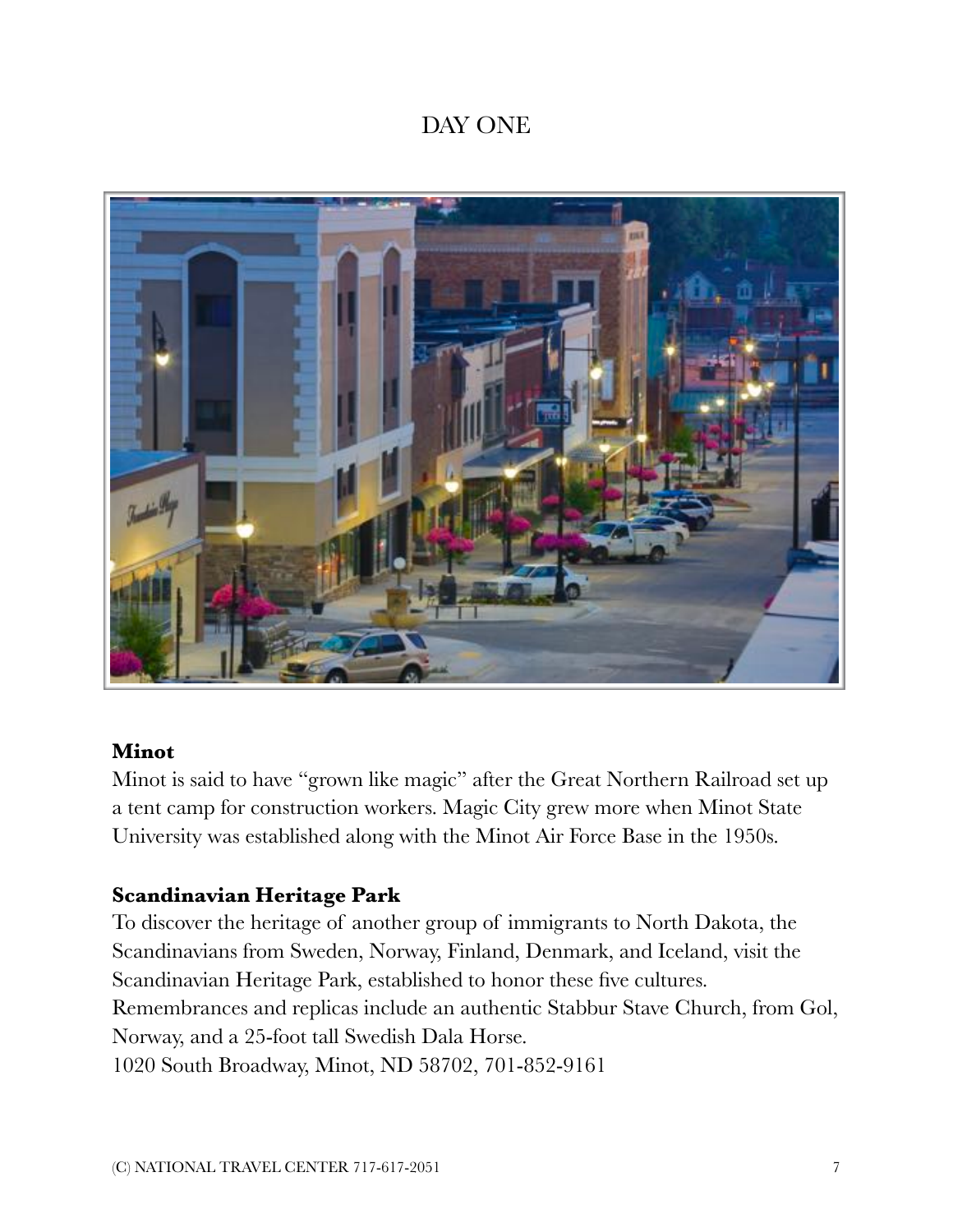# **Northwest Arts Center**

Located on the campus of Minot State University, the Northwest Arts Center began as a hallway gallery. It now encompasses the lower level of the library including the Walter Piehl Gallery and climate-controlled collection storage for Minot State University's Permanent Art Collection and Native American Collections. The Native American Collections features approximately 450 items of traditional clothing, decorative crafts, and other artifacts. 500 University Avenue West, Minot, ND 58707, 701-858-3264, Tues-Fri 10AM-5PM, Sat 1PM-5PM

# **Taube Museum**

Housed in the restored Union National Bank Building, The Tabue maintains a permanent collection of works of art as well as showcasing guest artists. 2 North Main Street, Minot, ND 58703, 701 838-4445 Tue – F 10:30AM-5:30PM, Sat 11AM-4PM, or by appointment. Donations accepted.

# **Dakota Territory Air Museum**

With a presence of the Air Force nearly since it was founded, Minot is the perfect place for the Dakota Territory Air Museum that has proudly evolved into a significant historical depository honoring the men, women and machines that have impacted the rich history of aviation. Inspiring displays feature military and vintage aircraft and also the rich and varied stories of our region's aviation history. 100 34th Avenue NE, Minot ND 58702, 701-852-8500, M-Sat 10AM-5PM, Sun 1PM-5PM May-October

# **Railroad Museum of Minot**

The railroad was particularly important to the settlement, providing a vital link to the outside world. This museum features more than 100 years of trains starting in 1886, plus tools and technology, steam and diesel equipment, trackage, passenger and freight artifacts, communications systems, hardware, maintenance, and control equipment. Memorabilia, maps, photos, logs and records, uniforms and memorials are also on display.

19 First Street NE, Minot, ND 58703, 701-852-7091, Saturdays, May-Sept 10AM-2PM, \$5 adults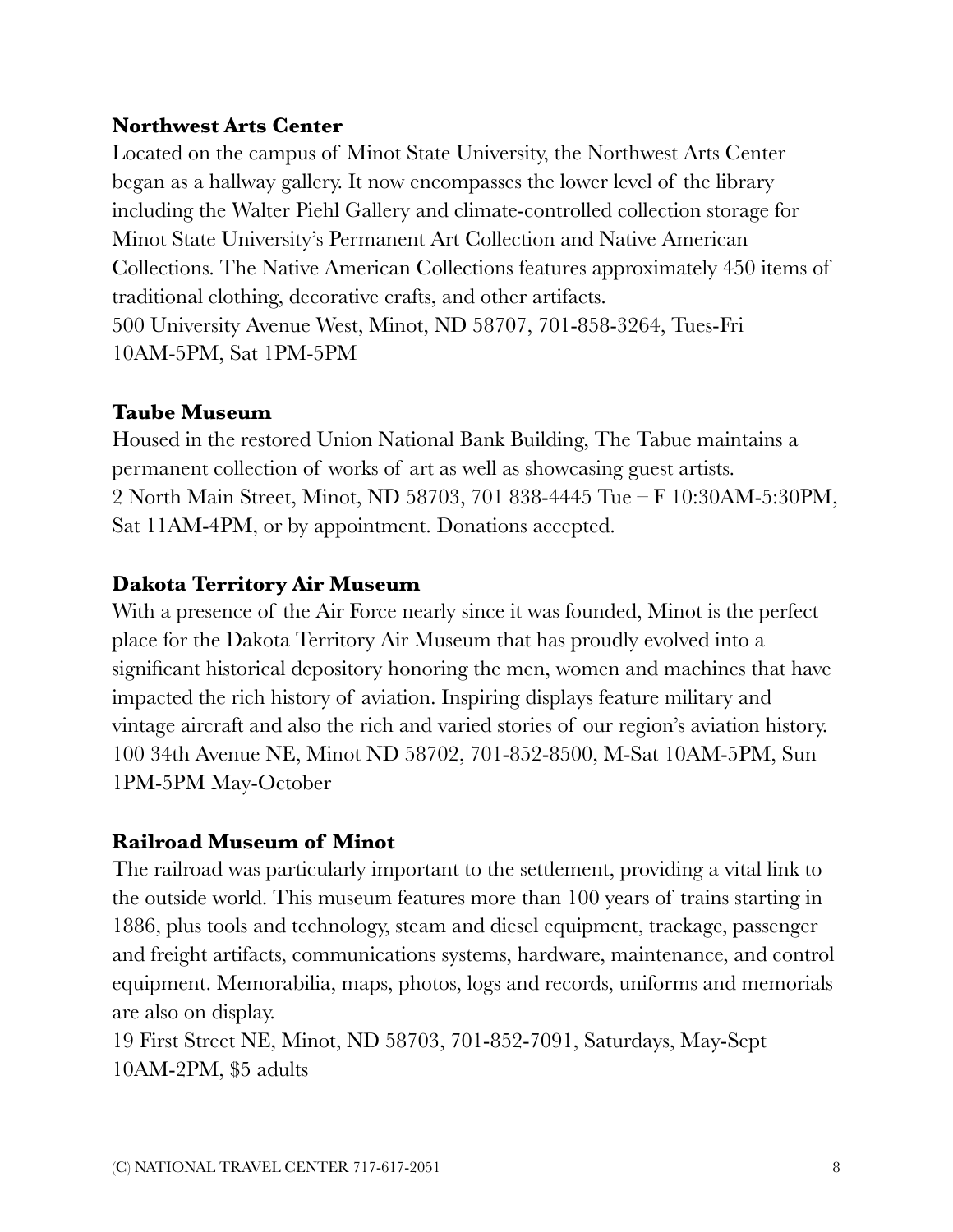

#### **Destination Distinctive Accommodations**

**Dakotah Rose Bed and Breakfast***,* 510 4th Avenue NW, Minot, ND 58703, 701-838-3548 Originally the Andrew Carr home, this premier 1903 Bed and Breakfast, has all the charm of yesterday with all the modern amenities of today.

#### **Destination Distinctive Dining**

**10 North Main,** 10 Main Street North, Minot, ND 58703 701-837-1010

Minot's downtown destination featuring a diverse menu.

**Charlie's Main Street Café,** 113 Main Street South, Minot, ND 58701 701-839-6500 One of the oldest restaurants in Minot, Charlie's Main is a local, family-owned classic American diner. **Minot's Daily Bread,** 1500 South Broadway, Minot, MD 58701 701-837-6904

Local family opened bakery with a simple dedication to quality.

#### **Destination Distinctive Retail**

**62 Doors Gallery & Studio**, 11B Main Street South, Minot, ND 58701

An innovative and hip gallery with eight arts studios.

**Margie's Art Glass Studio**, 109 Main Street South, Minot, ND 58701, 701-837-8555 For everything art glass.

**The Market on 4th**, 1900 4th Avenue NW, Minot, ND 58703, 701-839-4123

Repurposed furniture, home decor, handmade crafts, gifts, and vintage goods.

**52 West Trading Company,** 2815 S Broadway, Minot, ND 58701, 701-838-4550 Unique clothing, footwear, and accessories, locally crafted leather.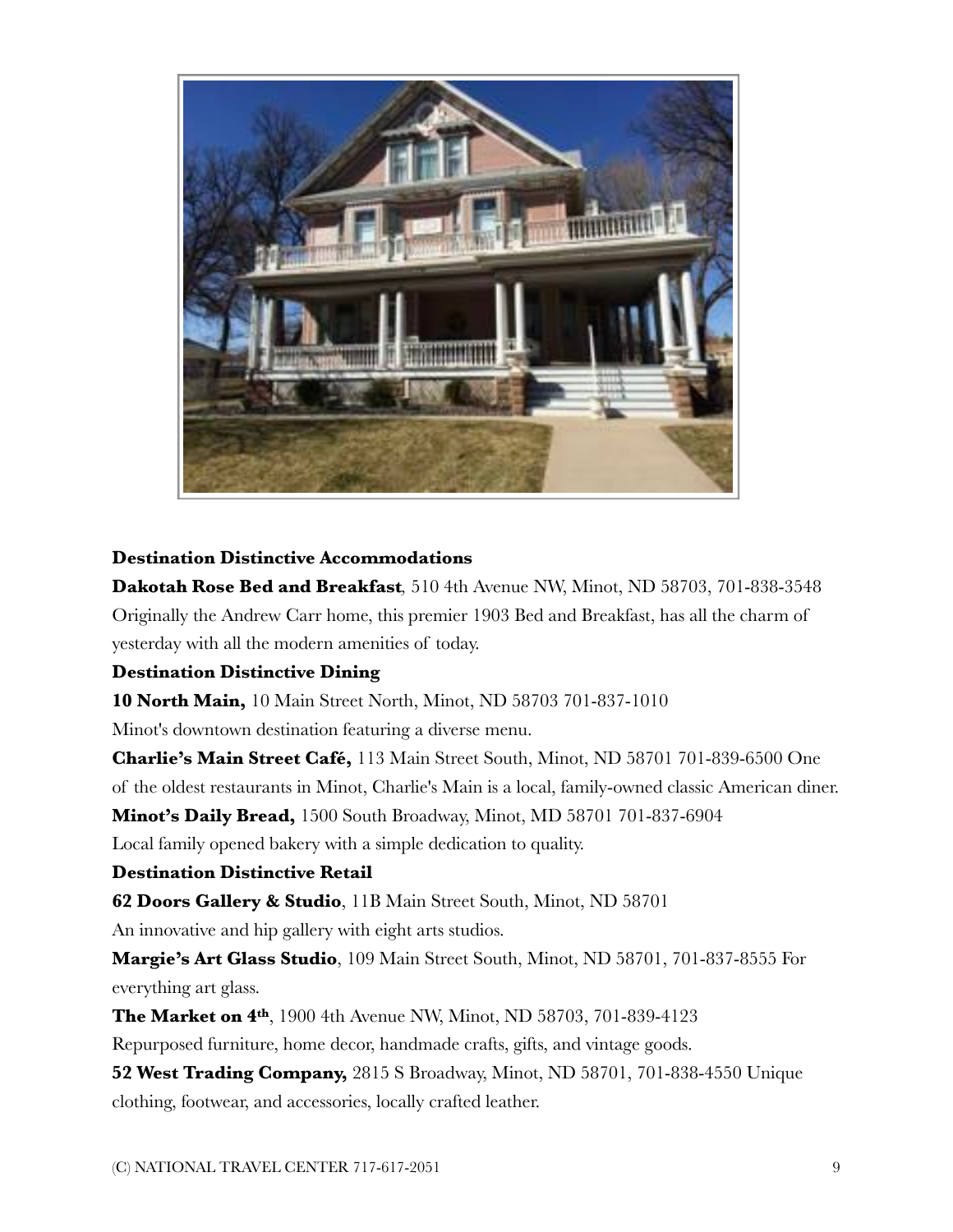# DAY TWO



# **Kenmare**

Kenmare attracts 400,000 or so snow geese and tundra swans each year, earning it the name "Goose Capital of North Dakota." Their descent creates a huge, brilliant spectacle worthy of celebration! The town itself was organized in 1897, six years after coal prospectors had settled in. The McBride family opened a boarding house for surveyors establishing land boundaries for mining and ranching claims. After decades of hardships, when the SOO Line railroad arrived, immigrants came by the train load, and the town prospered. A hardware store, livery, meat market, blacksmith shop, hotel, and general store and drug were erected in between the pioneers' early simple sod shack homes, with sideways turned kitchen tables serving as the front door.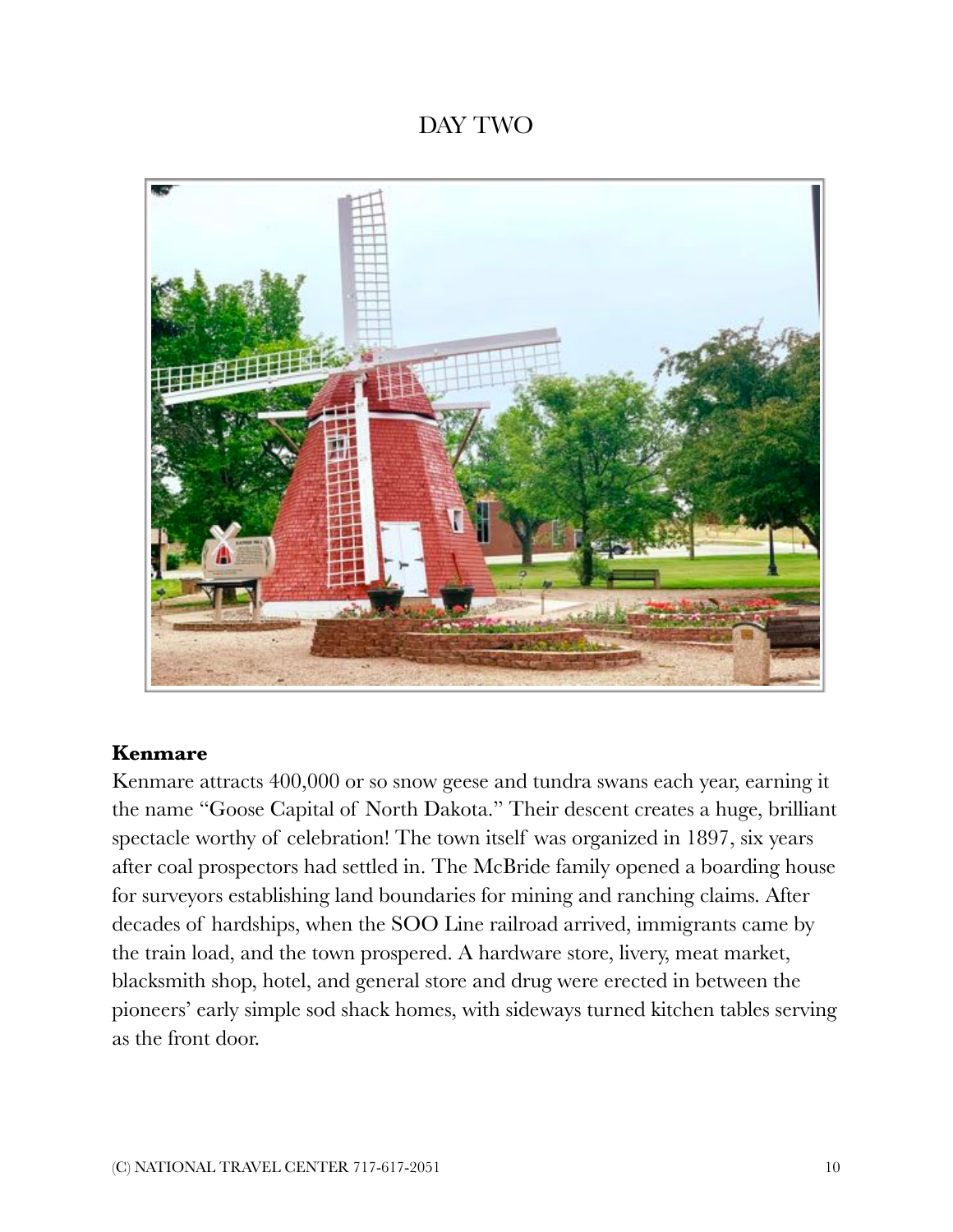# **Des Lacs National Wildlife Refuge**

Encompassing nearly 20,000 acres along the Des Lacs River from the Canadian border to eight miles south of Kenmare, the Des Lacs National Wildlife Refuge is a mix of natural lakes and wetlands that provide a haven for migrating and nesting waterfowl. In addition to the Des Lacs National Wildlife Refuge Scenic Byway that travelers through the Refuge, Munch's Coulee Nature Trail, is a designated National Recreation Trail which provides breathtaking views of the Lower Des Lacs Lake. Take a breather on the first bench on the trail to watch the ducks and turtles in the water. Tasker's Coulee Wildlife Observation Area is located in a heavily wooded coulee (similar to those that the Native Americans sheltered their tipis in), offers hiking through the woodlands, and teems with forest birds, vireos, black & white warblers, black-capped chickadees, and downy woodpeckers. The Canada Goose Nature Trail stretches from Middle Des Lacs Lake to Upper Des Lacs Lake. The Visitor Center features wildlife displays, bird mounts, antler sheds, furs, and interactive displays. There is an observation deck with binoculars. 701-385-4046, The Des Lacs National Wildlife Refuge Visitor Center is open M-F 7:30AM-4:30PM and an interpretive kiosk next to the headquarters holds brochures 24 hour per day.

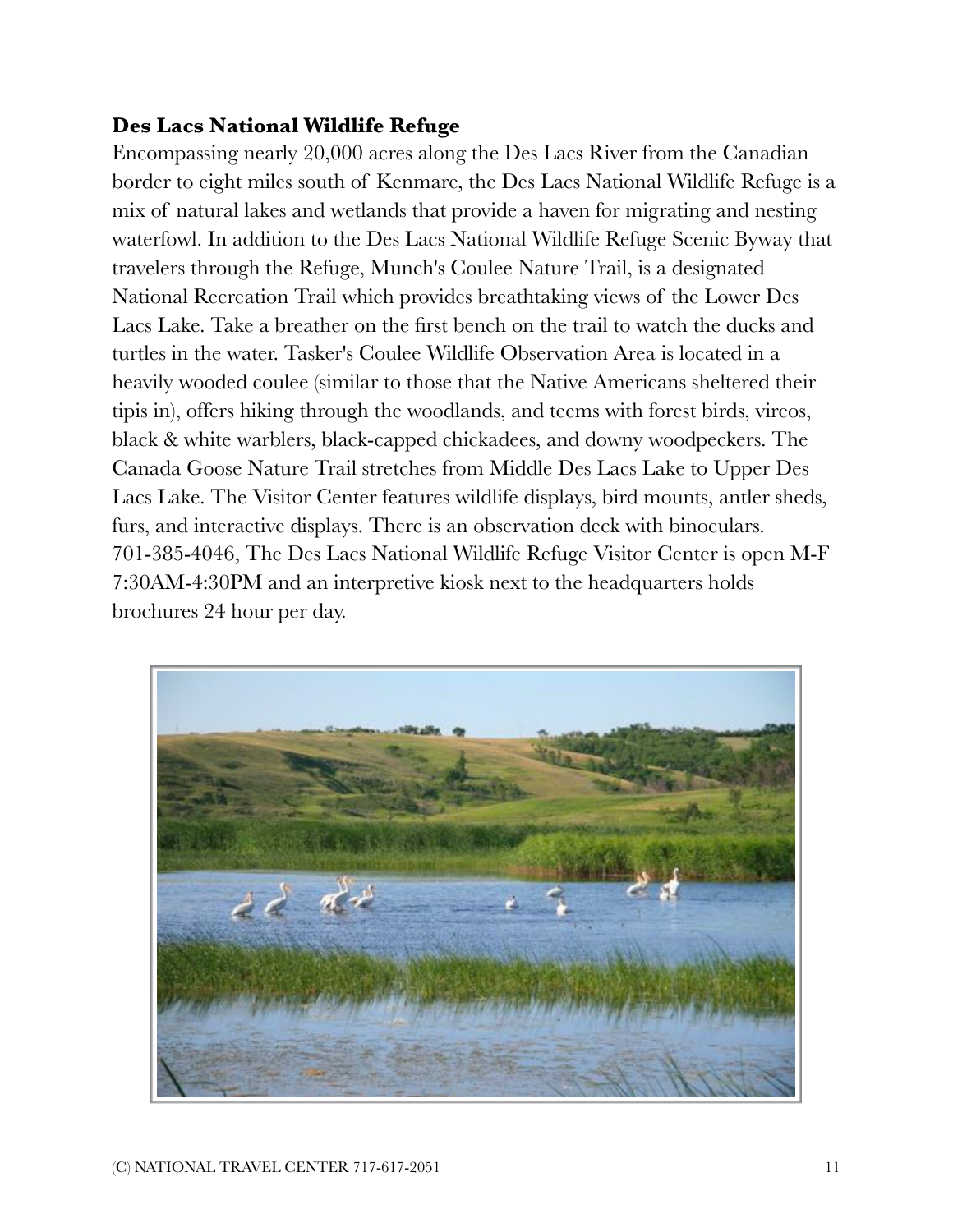

#### **Destination Distinctive Accommodations**

**Quilt Inn***,* 1232 N Central Ave, Kenmare, ND 58746, 701-385-4100

Choose from standard rooms with two queen beds, single queen rooms with a desk, a two bedroom apartment, or an Executive Suite with a King and pull out sofa. All rooms have a refrigerator, microwave, flat screen cable television, and free WiFi. Complimentary continental breakfast is served each morning. A partnership with Boom Fitness is available to guests at no charge.

#### **Destination Distinctive Dining**

**South of the Border***,* 50401 US-52, Kenmare, ND 58746, 701-385-3555 Have dinner right across the parking lot from the Quilt Inn. **Gathering Grounds,** 101 1st Ave NW, Kenmare, ND 58746, 701-385-3100

Get breakfast and lunch items and hot coffee, eat in or to go.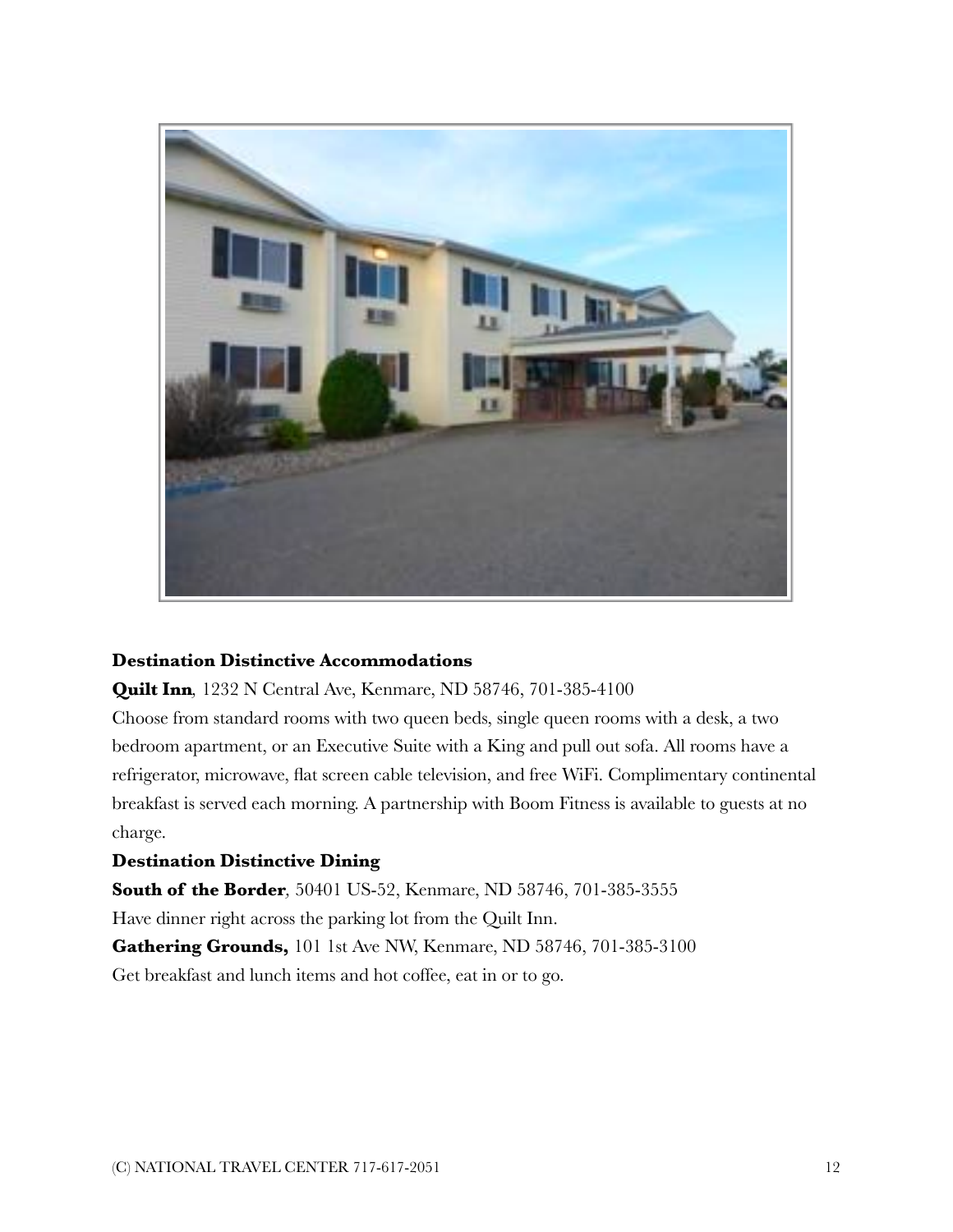# DAY THREE

# **Lostwood National Wildlife Refuge**

Explore the nearby Lostwood National Wildlife Refuge, nestled in an ancient glacial moraine with mixed-grass prairie. The scenery ranges from rolling contours to steep hills, both punctuated with wetlands and small lakes, often called "potholes." Lostwood was designated a Globally Important Birding Area by the American Birding Conservancy/Audubon Society, providing habitats for prairie birds including Sprague's pipits, Baird's sparrows, marbled godwits, upland sandpipers, and willets.

Reached from County Route 2 (436th Avenue NW in Kenmare) which turns into 2A, 88th Street NW, that reaches 8315 North Dakota Route 8, Kenmare, ND 58746

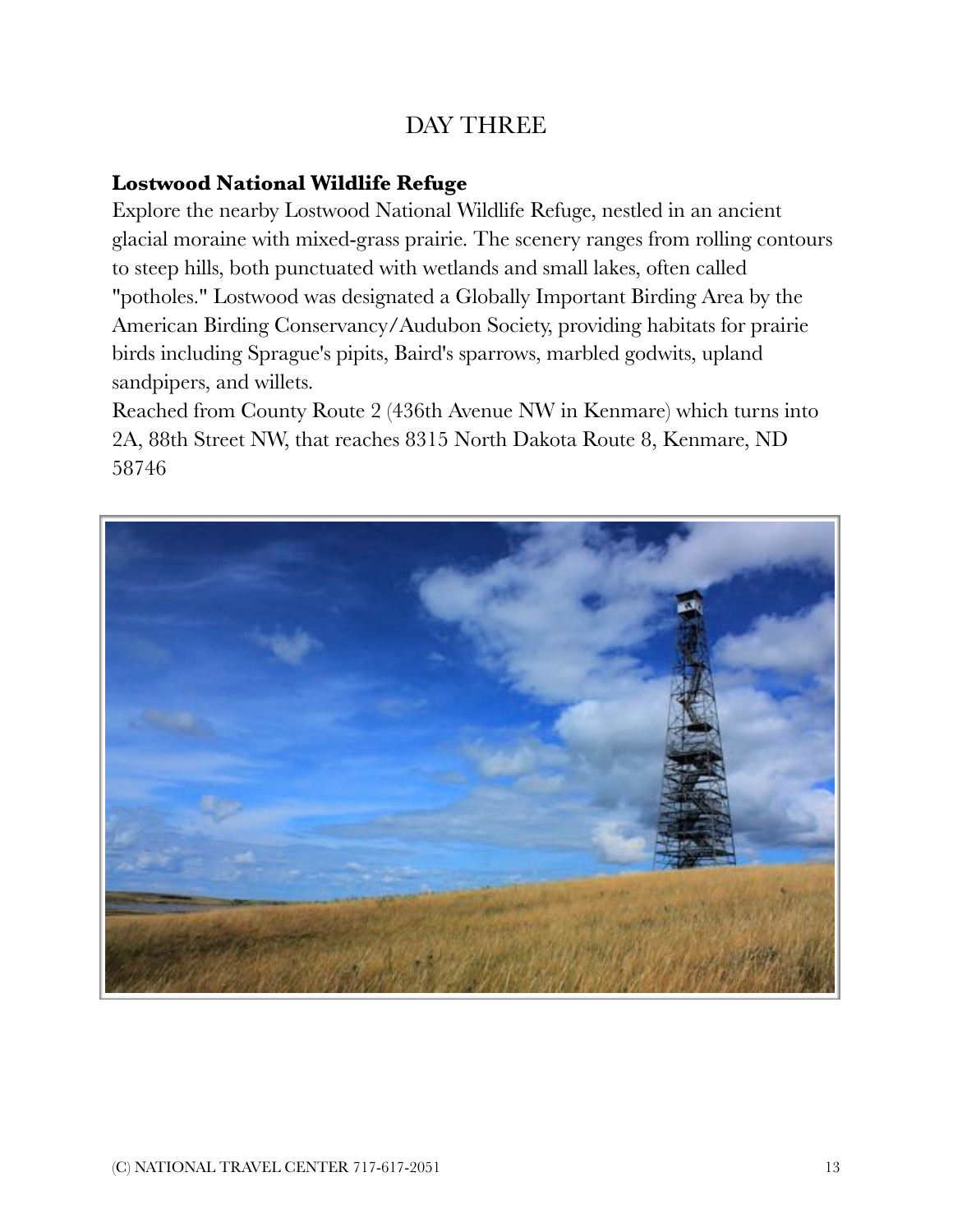# **Lake County Historical Society's Pioneer Village and Museum**

The region's heritage is preserved in 22 buildings full of antiques and other authentically arranged furnishings, including a one-room schoolhouse, pioneer house, dress shop, newspaper office, antique tractor display, buggies, a convent organ, a collection of items dating back before the Civil War and more! 49200 US Route 52, Kenmare, ND 58746, 701-240-4505, W-F, 4PM-7PM, Sat-Sun 2PM-5PM, or by appointment 49200 US Route 52, Kenmare, ND 58746, 701-240-4505, :



## **V & R Toy Museum**

Explore a large selection of farm toys, trucks, farm-built toys, buckles, caps, train set, and a farm scene. 517 3rd Avenue NE, Kenmare, ND, 701 385 4491

#### **Destination Distinctive Retail**

**Peony Petals Florist & Gifts**, 104 North Central Avenue, Kenmare, ND 58746, 701-385-4684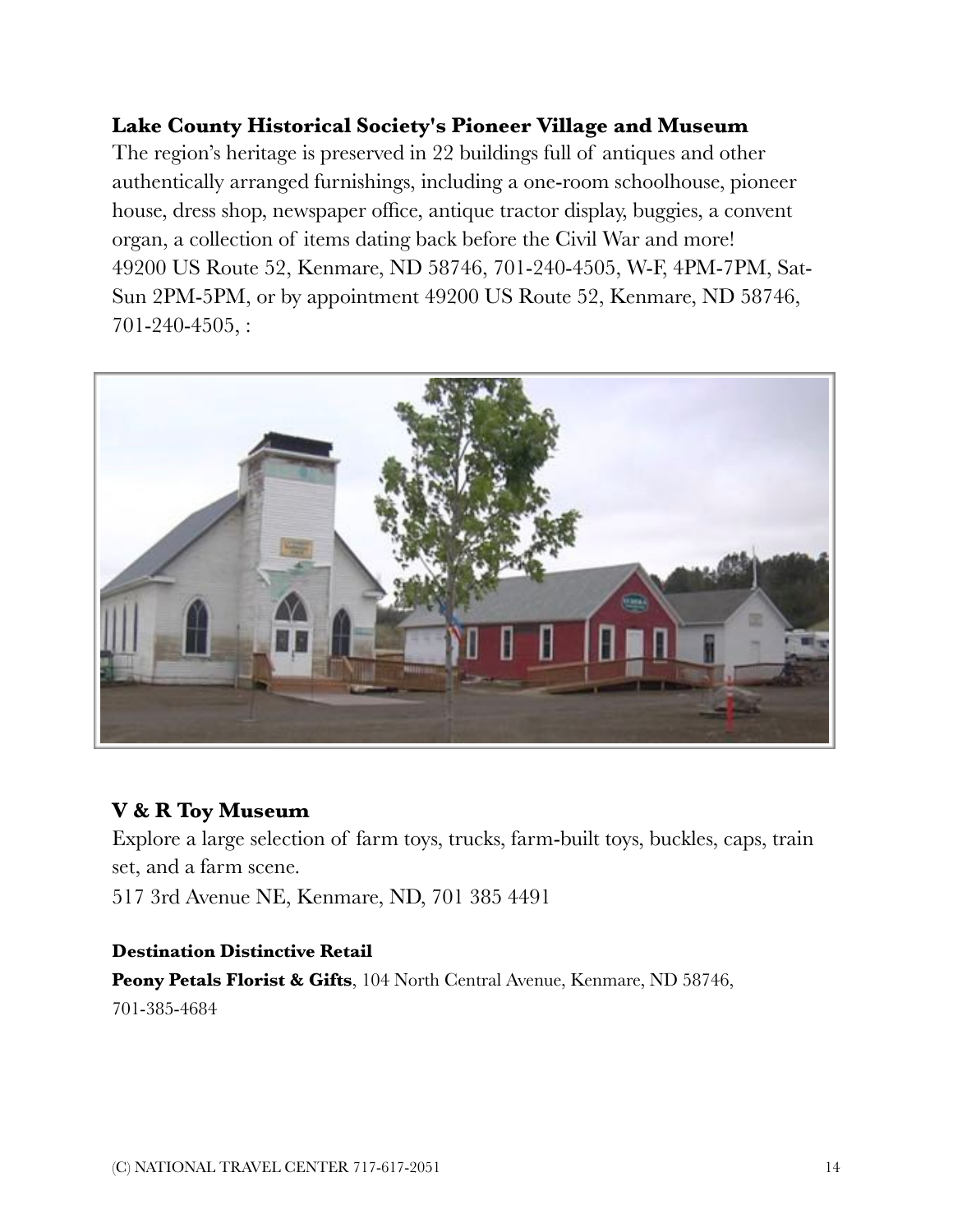# OPTIONAL DAY FOUR



## **Burlington**

The first town in Ward County, Burlington is located where the beautiful Souris River meets the Des Lacs River. Started as a squatter's camp when coal was discovered underground, it became the first center of underground lignite mining in the country ultimately working to develop use of the fuel on a large scale. The Soo Line Railroad built a station here in 1893 to transport coal out of the region. A large mining population continued until the 1920s when the mines worked out.

## **Ward County Pioneer Village Historical Museum**

Pioneer Village and the Ward County Historical Society has restored a group of historic buildings, each with their own theme and collection including a blacksmith shop, car museum, cook car, general store, North Prairie School, Lutheran Church, Imperial Ward County Courthouse, a post office, the Sawyer Railroad Depot, Sundre Cabin, the Samuelson House, and the Harmon House. 8181 Highway 2 and 52 West, Burlington ND 58722, 701-839-0785